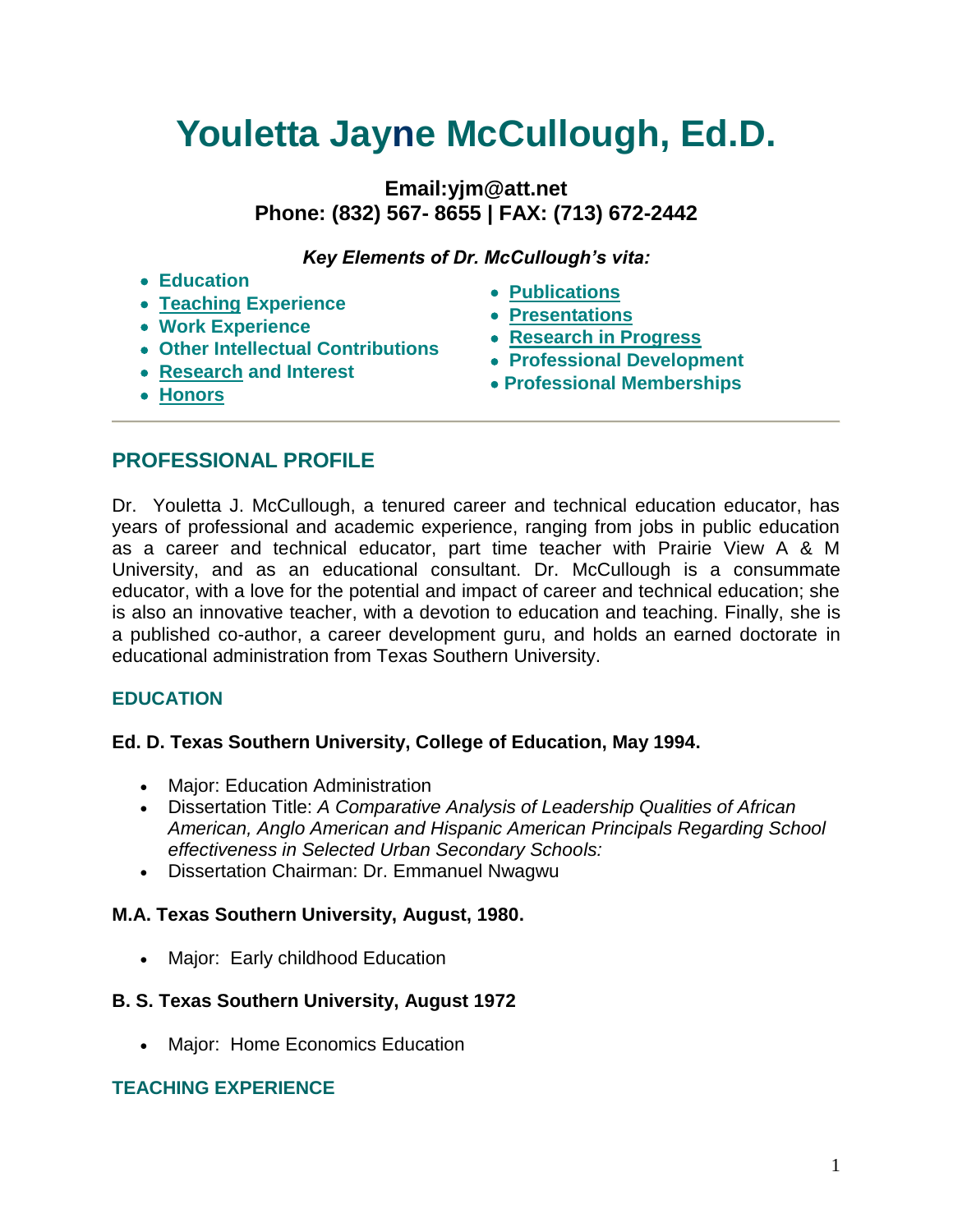#### *Adjunct Teacher: ,* **Prairie View A&M University, School of Education, 2006- Present.**

 Career and /Technical Education Certification Trade and Industry Certification Courses /Teaching: Development, Organization and Use of Instructional Materials, Instructional Methods, Shop Organization and Classroom Management, and Occupational Analysis and Course Making. Average class size of varies per semester.

#### *Career and Technical Educator***, Houston Independent School District, College 1980-95.**

 Teaching assignment: Consumer Education; Home Management; Family Life, Textiles and Apparel; Foods and Nutrition; Nutrition and Wellness, Housing, Interior Design, Child Care Guidance, Management and Services, Psychology; Drill Squad and Special Education Science. Average class size of 30

### **HIGHLIGHTS OF WORK EXPERIENCE**

#### *Independent Consultant***, OMS Educational Consultants, Inc., 2000-Present**

- Perform career and technical education consulting
- Perform leadership development training for all audiences
- Provide curriculum integration services

#### *Career and Technical Education Leadership Academy Member***, Texas Education Agency, 2007 – present**

- Selected as one of seventy five participants state wide to serve on first CTE Leadership Academy
- Receive training to provide high-quality CTE programs
- Receive training on analyzing school data for continuous improvement; globalization, workforce trends, career clusters, effective partnerships and quality instruction.

#### *Grant Writer***, Houston Community College Career and Technical Education Department, 2006**

- Collaborates with HCC CTE staff in securing Department of Education Tech Prep Grant
- Facilitated conversation and processes between HISD and HCC to implement the Academy for Construction Career at HC Central Campus
- Assisted in the interview of staff for Academy

#### *Texas Essential Knowledge and Skills Home Economics Writing Team Member- (TEKS)***, Texas Education Agency, 1994-1997**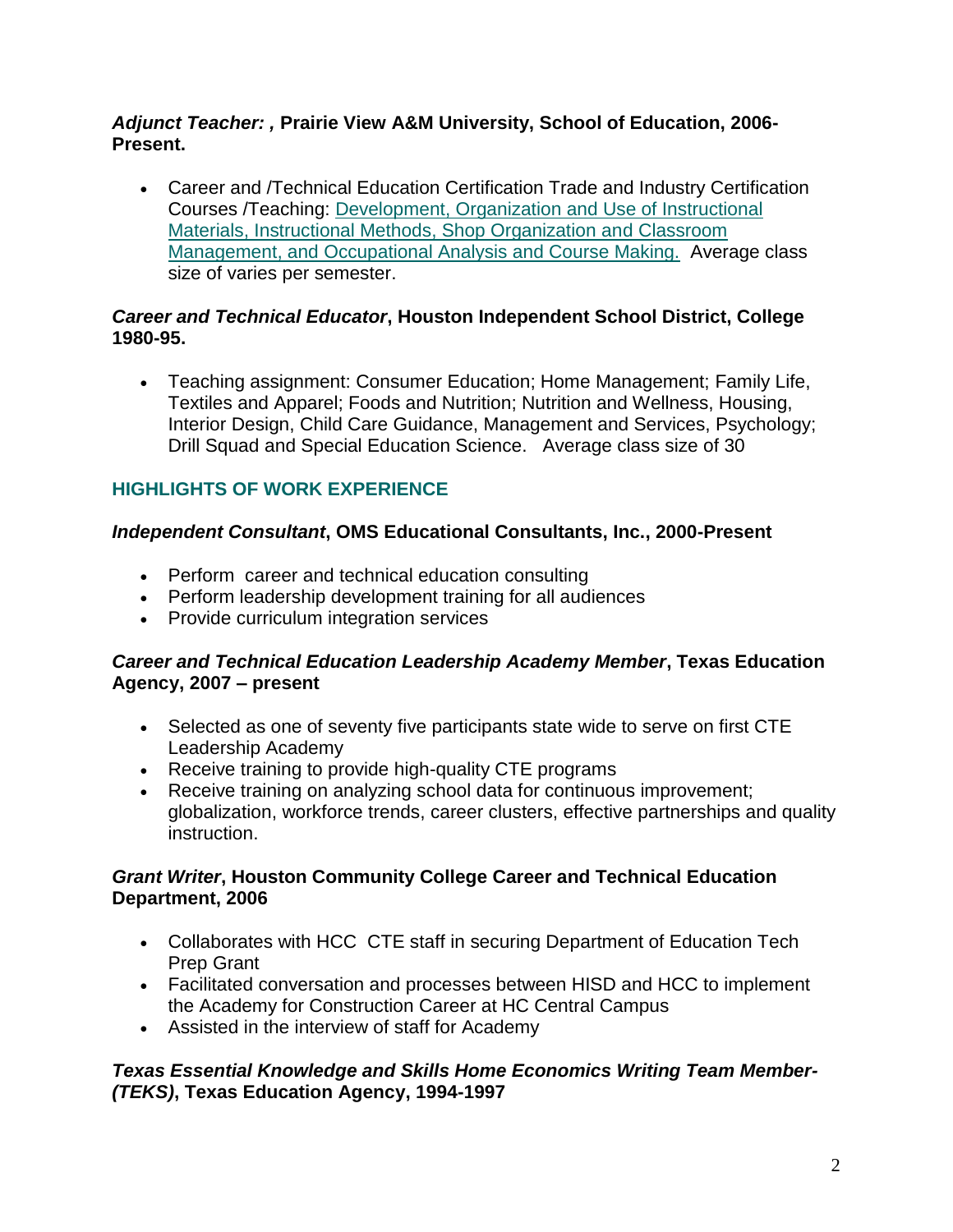- Researched curriculum to identify essential knowledge and skills for Home Economics courses for the State of Texas
- Research business and industry skill standards to incorporate in TEKS document
- Collaborated with team members to synthesis and developed final products

#### *Curriculum and Professional Development Manager***, Houston Independent School District, 1998 – 2006**

- Produced strategic curriculum development plan in collaboration with High Schools that Works to increase the rigor and relevance in career and technical studies in HISD.
- Participated in developing objectives for CTE department
- Developed and provided oversight for the implementation of yearly High Schools That Work Grants with twelve HISD secondary schools.
- Developed and provided oversight in the development of curriculum integration units to engage students in the learning process
- Planned and conducted in conjunction with TEA High School That Work designee the High School That Works State Conference, Galveston Texas

#### **Texas Workforce Commission Grant, University of Houston and HIDS's Career and Technology Department**

- Development a partnership with University of Houston College of Technology and Life Sciences Department and HCC to plan curriculum integration activities in Biotechnology
- Participated in developing objectives and training schedule for CTE teachers
- Developed a process and provided oversight in collaboration with University of Houston College of Technology Life Science Department to increase the awareness of Biotechnology careers for CTE teachers.

# **Professional:**

Presentation Reviewer—ASCD National Conference Dallas, Texas 2007 Trained by HISD and ASCD staff - reviewed proposal submitted to be presented at conference.

Reviewer Curriculum Documents – Texas Tech Home Economics Curriculum Center 2000-2003

Discussant – High Schools That Work State Meeting, 1998 and 2003

Discussant – TEA State Professional Home Economics Conference 1997 -1998

Discussant – TEA Family and Consumer Science State Conference 2006

Keynote Speaker – DeVry University Houston Campus Career Development 2006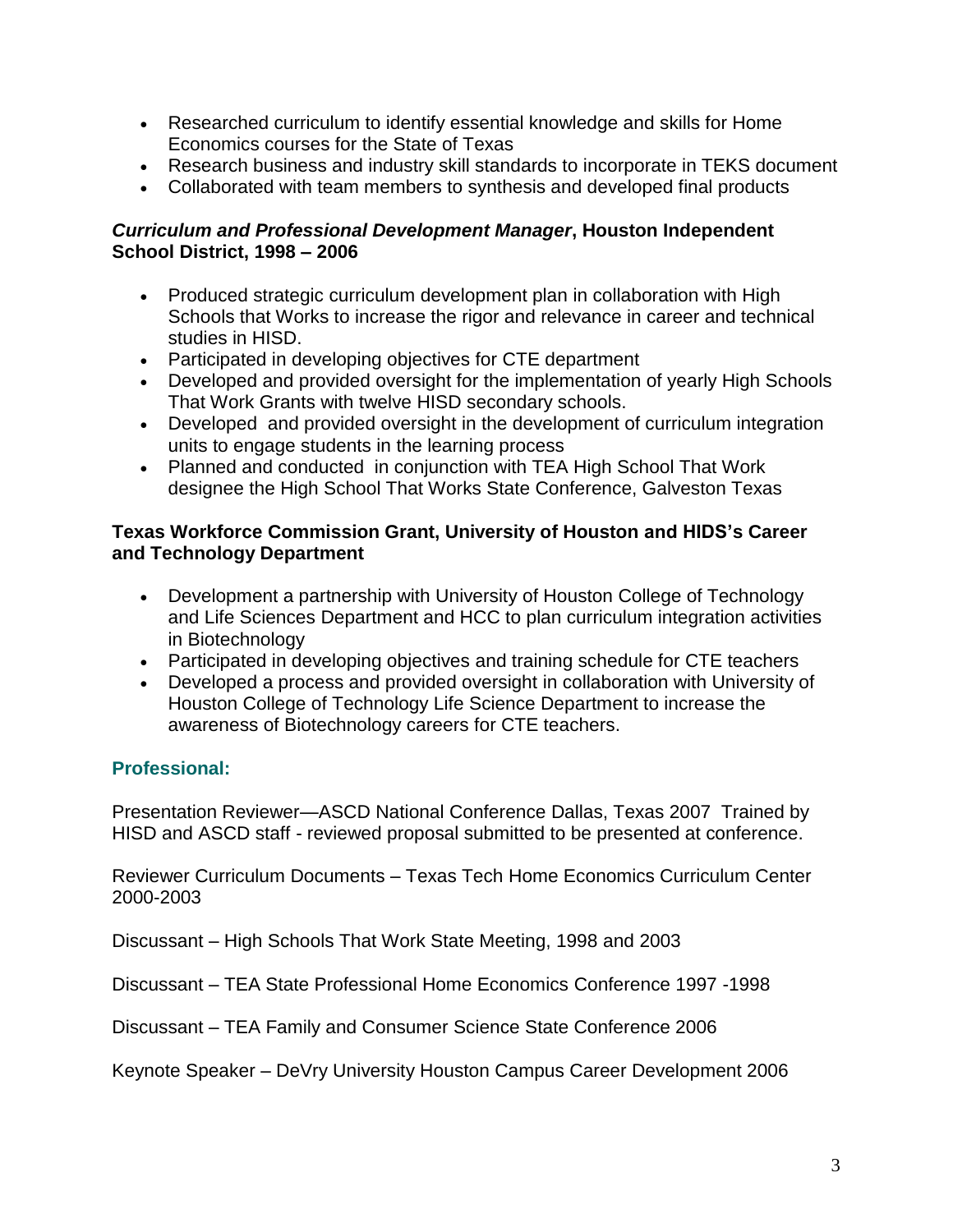#### **Community:**

Board Member -- KEW Science, Technology, Engineering and Mathematic Charter **School** 

National Teacher – Baptist National Youth Convention of America, Inc.

Motivational Speaker –Leadership Organization, Parental Involvement and Church **Organizations** 

#### **HONORS**

- Recipient, *Outstanding Education Administrator,* Zeta Phi Beta Sorority and Representative Sylvester Turner*, 2002*
- Recipient, *Administrator Of the Year,* Career and Technical Education Department HISD, 2002

#### **PUBLICATIONS**

Humphrey, Catherine; Jackson, Prentice; Keliehor, Barbara; McCullough, Youletta Jayne; Rollins, Sheila Beach; Wonsmos, Kelley (2004),*Prentice Hall DDC Publishing Business Computer Information Systems II Texas Edition*. United States Pearson Prentice Hall DDC 2004

McCullough, Youletta J (1984), [A teaching guide for consumer education \(Curriculum](http://www.amazon.com/teaching-consumer-education-Curriculum-bulletin/dp/B00070U9QS/ref=sr_1_1?ie=UTF8&s=books&qid=1214021635&sr=1-1)  [bulletin\)](http://www.amazon.com/teaching-consumer-education-Curriculum-bulletin/dp/B00070U9QS/ref=sr_1_1?ie=UTF8&s=books&qid=1214021635&sr=1-1) (Unknown Binding)

# **PRESENTATIONS/WORKSHOPS**

*Integrating TAKS Objectives with Business Education TEKS,* State Business Education TEA Professional Development Conference, 2001

*Integration 101*, HISD Professional Development Workshops, 2002

*PDAS: What's in It for Me*, HISD Professional Development Workshops, 2000 -2005

*Classroom Management,* HISD Professional Development Workshops, 1998- 2006

*Team Building, State High schools That Work Conference, 2002*

*Curriculum Integration, Sate High Schools That Work Conference, 2003*

*Building a Career Academy: Successful Strategies*, Seventeenth Annual High Schools That Works National Conference, 2003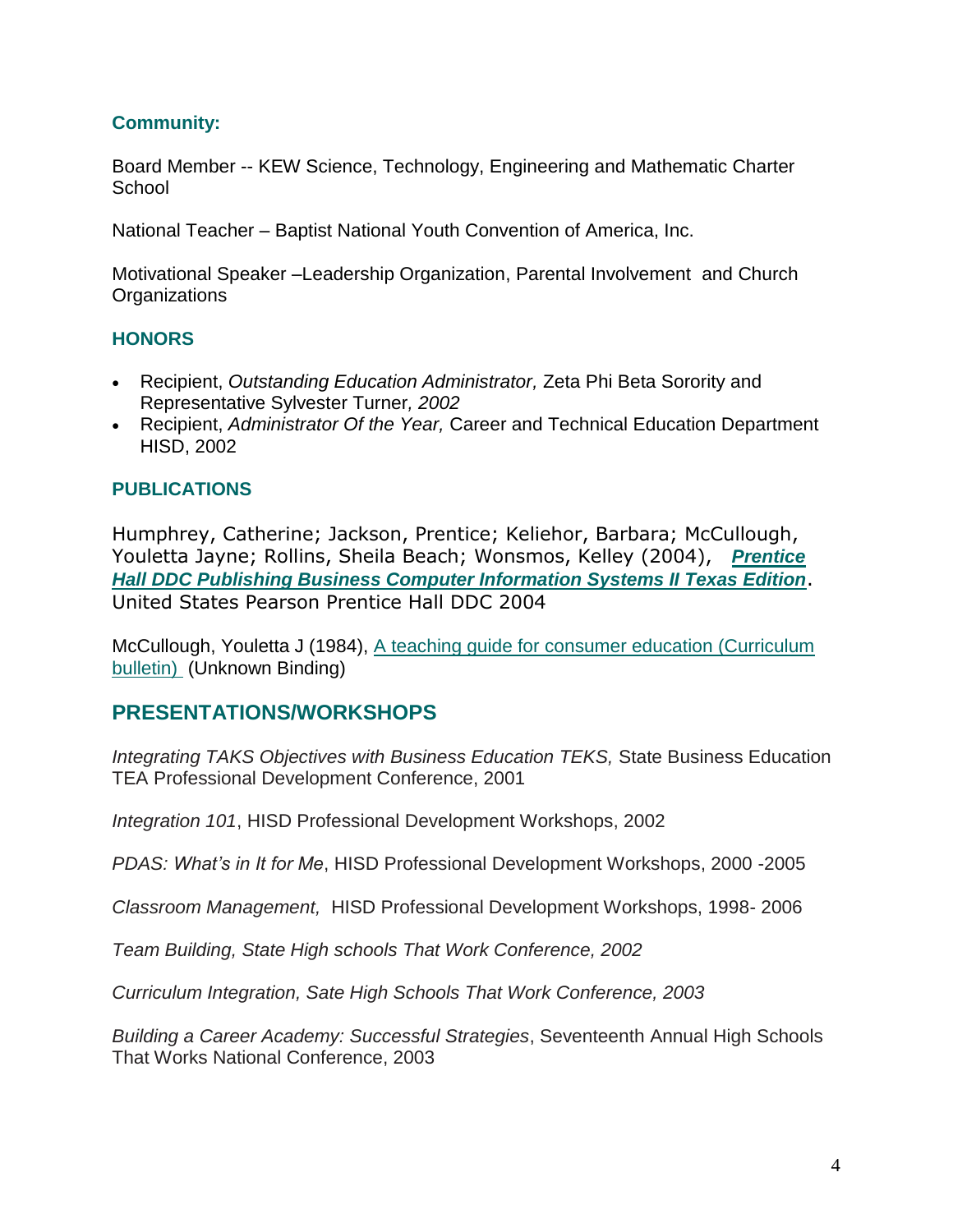*Technical Literacy, Embedding Rigor and Relevance in CTE courses*, HISD Professional Development Conference, 2004

*Integrating Biotechnology with Career and Technical Education*, Career and Technology Association of Texas (CTAT) State Conference, Spring 2008

*All Aspects of the Industry*, Career and Technology Association of Texas (CTAT) State Conference, Summer 2008

Fundamentals of Curriculum Integration, Career and Technology Association of Texas (CTAT) State Conference, Summer 2009

# **OTHER INTELLECTUAL CONTRIBUTIONS**

Tech Prep Programs

- Develop twenty one Tech Prep six year plans to be offered in HISD
- Develop partnership with community colleges to support Tech Prep initiatives
- Develop Tech Prep Course Catalogue 2005-2006

Dual Credit Course Offerings

- Collaborated in the development of HISD's Dual Credit Handbook
- Arrange meeting to increase the number of Dual Credit course offerings in HISD's CTE department with community college personnel

Career and Curriculum Development Initiatives

- Collaborated with local business/industries and associations partners to identify key industry standards that can be merged with CTE courses and merge industry curriculum with existing CTE TEKS to add rigor and relevance to course;
- Developed processes with timelines to enhance existing business and industry partnerships in career and technical education courses
- Collaborated with, HCC Construction Academy Advisory Board to develop a construction career day for high school teachers and students.

# **RESEARCH INTERESTS**

Current research interests are directed solely toward pedagogical research in a variety of interrelated areas, including:

- Writing across the curriculum and electronic communications in the career and technical education
- Mechatronics
- Curriculum integration to increase student achievement